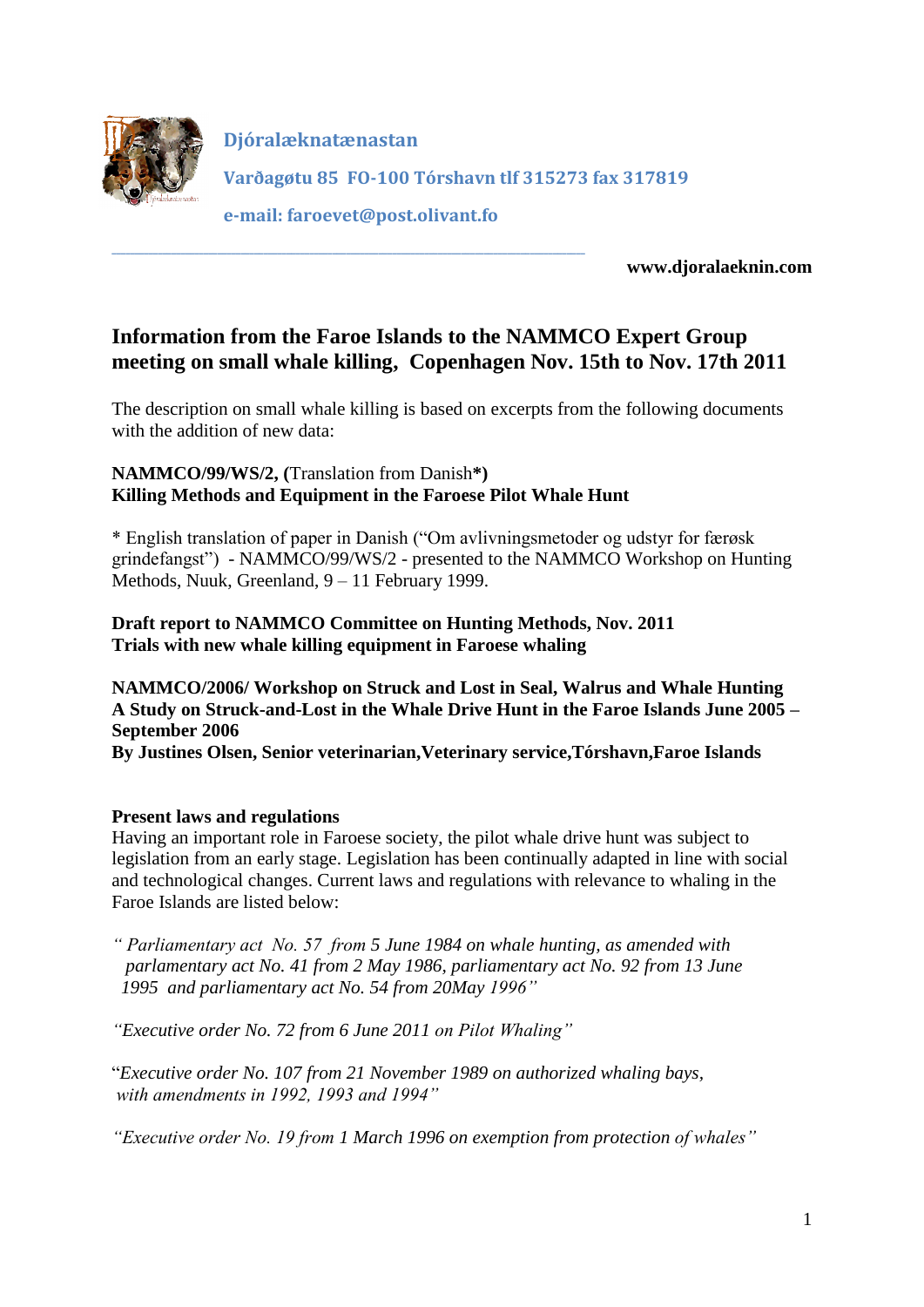This last order stipulates which species of whales are exempted from the principal protection of all whales. These species are:

Pilot whale, bottlenose dolphin, white-sided dolphin, white-beaked dolphin and harbour porpoise.

The Ministry of Fisheries is the central authority responsible for the regulation of whaling. The Ministry has delegated the administration and supervision of the drive hunt at the 23 authorized whaling bays in the 6 districts to the districts administrators in each district.

In every whale bay four men are appointed as pilot whaling foremen and in addition there are two substitutes. These men are responsible for leading the pilot whale hunt if the district administrator is not present and in other ways assist the district administrators. They are appointed or elected for five years and can be re-elected. The foremen are elected amongst persons who have local knowledge regarding each whaling bay, such as weather conditions, tidal water and currents.

## **Whaling Bays**

The Faroe Islands are divided into six districts with 23 whaling bays. The most important criterion for a whaling bay is that the sea bed slopes gradually up to the shore line. The whaling bays are authorised according to this criterion after a thorough scanning of the bottom conditions. Whaling bays which do not fulfil this criterion are either abandoned or improved so to fulfil this criterion. Apart from this it is also necessary to have space enough to do the work in connection with the killing of the whales.

### **Driving the pilot whales**

Pilot whales can be sighted either from land or from sea or even from the air. Once the whales are sighted, the district administrator, the foremen or both have to decide to which whaling bay the school shall be driven. Once the decision is made where to drive the school, the boats form in a semi-circle behind the whales and stones are thrown into the water to make air bubbles, which help herd the whales in the desired direction.

Just before the school approached the whaling bay the boats are arranged by size, so the smallest boats, which can get closest to the beach, are in the front row, while the larger boats are kept behind. By this arrangement the school is beached or driven so close to the beach that people from land can wade out to the whales to secure them for the killing.

### **Killing method and equipment**

The actual killing method has changed very little throughout the history of the hunt in the Faroe Islands. The main idea has been to secure the whales either directly by hand or with an iron hook, fixed in the whale's outer layer of blubber and muscle, after which the whale is cut across the back of the neck and down to the spinal cord, severing both the main blood supply to the brain as well as the spinal cord. Once this cut is made, the whale lies completely paralyzed and unconscious. The cut is made a hand's breadth behind the blowhole. For this the whaling knife – (in Faroese *grindaknívur)*, is used. There are no specific formal requirements with respect to the whaling knife; but in most cases the length of the blade is between 16 and 19 cm.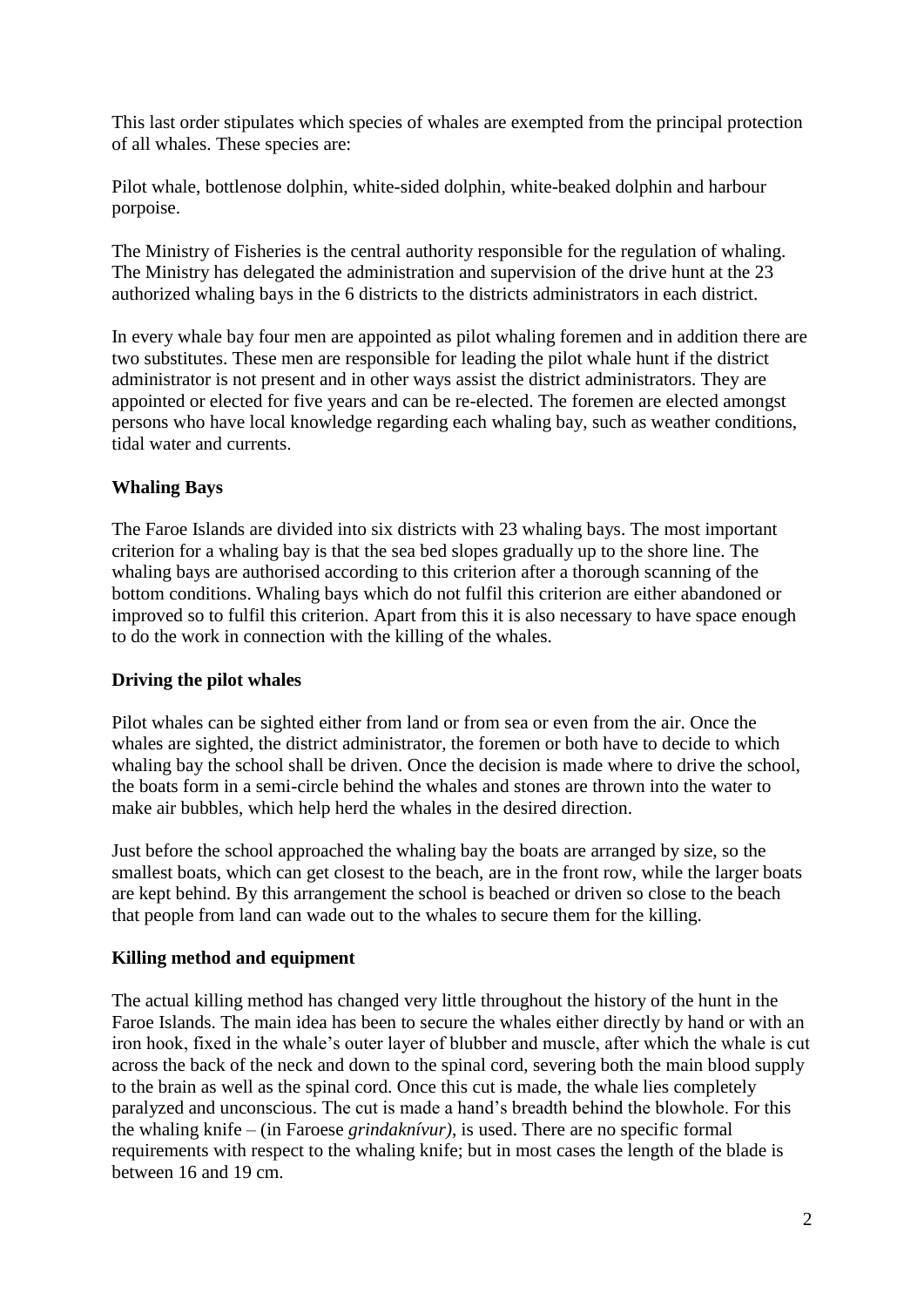Instead of the iron hook a new blunt hook was introduced in 1995 as equipment for securing the whale. It is used to insert in either of the vestibular air sacs of the blowhole. With this invention the whale is not wounded until the final cut over the back of the neck and total killing time is thereby reduced. Securing the whale with this new hook makes it much easier to guide the whales to the beach.

In the whaling regulation, the use of both the iron hook and the blunt hook are permitted for securing the whales. It is suggested that only the blunt hook will be allowed in the future and that the iron hook will only be used if special permission is given from the district administrator or whaling foremen in circumstances where the blunt hook cannot be used. At the present time trials are being carried out with a new spinal lance in connection with the slaughtering. The idea of this spinal lance is to make the final cut much swifter, and thereby reduce the killing time.

#### **Duration of slaughtering entire schools of whales**

At each drive hunt the total time for killing the entire school is recorded. These data are combined and presented as an overview in Table 1, (1995-1998) and table 2, (1999- 2006) which provides information on total duration of the killing stage in a number of whale hunts. If the duration is brief, this would indicate that the drive and hunt have been well organised. A longer duration does not, however, necessarily mean that the drive and slaughter were not successful. The number of whales in the school will have an influence on the total duration of the slaughter. Another essential factor is whether there are enough people involved in carrying out the work. This is not always the case.

|                            |     | 02-10 min   11-20 min | $\vert$ 21-30 min $\vert$ 31-40 min $\vert$ 41-50 min $\vert$ 51-60 min |    |    |    |
|----------------------------|-----|-----------------------|-------------------------------------------------------------------------|----|----|----|
| <b>Number</b><br>of hunts  | 26  | 12.                   |                                                                         |    |    |    |
| <b>Percent of</b><br>total | 55% | 26%                   | 9%                                                                      | 6% | 2% | 2% |

Table 1: Duration of slaughter of entire school in 47 pilot whale hunts in the period 1995-1998

|                   |     | 02-10 min   11-20 min   21-30 min   31-40 min   41-50 min   51-60 min |     |    |     |    |
|-------------------|-----|-----------------------------------------------------------------------|-----|----|-----|----|
|                   |     |                                                                       |     |    |     |    |
| <b>Number</b>     | 22  | 17                                                                    |     |    |     |    |
| of hunts          |     |                                                                       |     |    |     |    |
| <b>Percent of</b> | 41% | 31%                                                                   | 17% | 2% | .5% | 4% |
| total             |     |                                                                       |     |    |     |    |

Table 2: Duration of slaughter of entire school in 54 pilot whale hunts in the period 1999-2006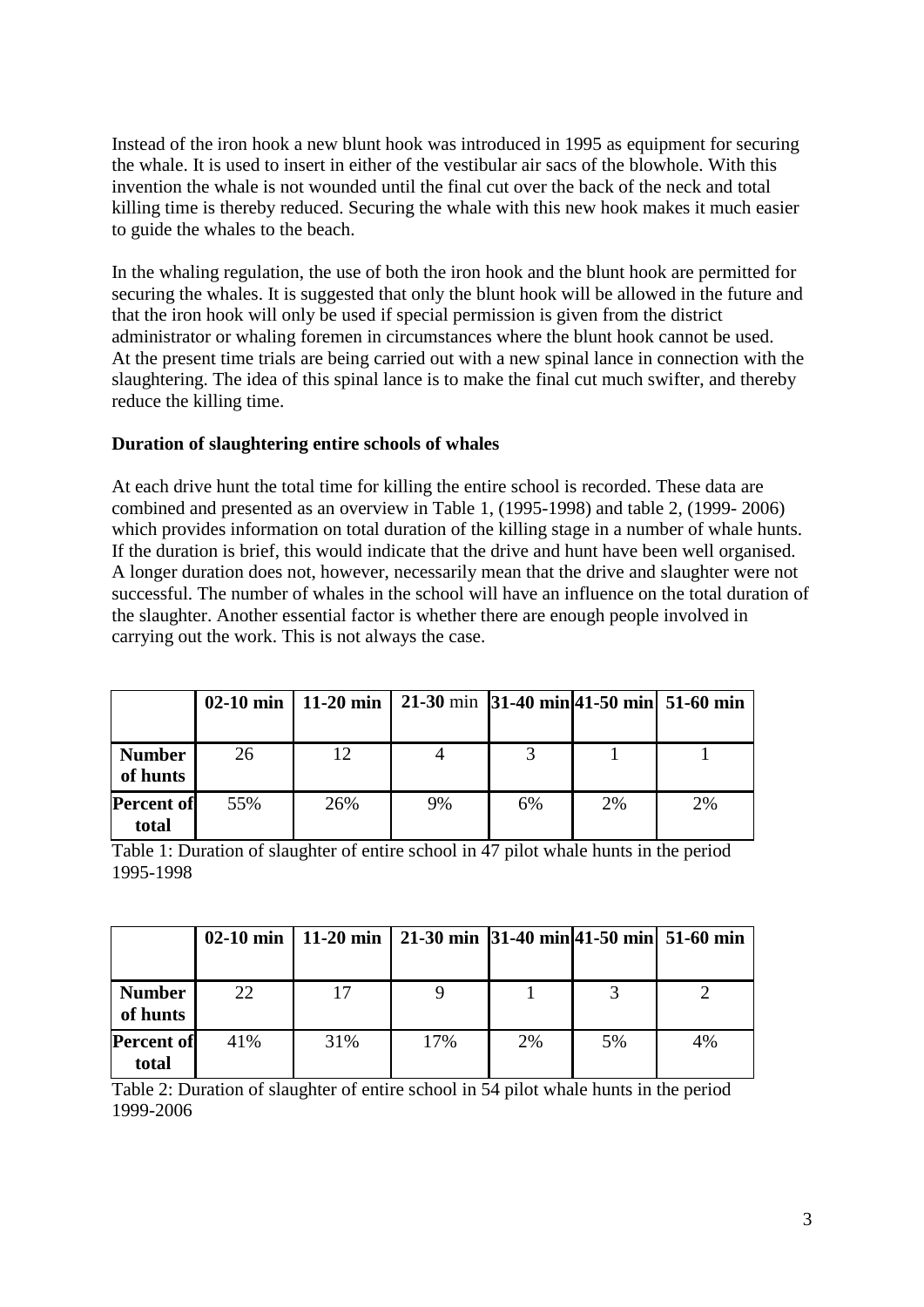|                            |     | 02-10 min   11-20 min   21-30 min   31-40 min   41-50 min   51-90 min |    |      |      |      |
|----------------------------|-----|-----------------------------------------------------------------------|----|------|------|------|
| <b>Number</b><br>of hunts  |     |                                                                       |    |      |      |      |
| <b>Percent of</b><br>total | 41% | 36,5%                                                                 | 9% | 4.5% | 4,5% | 4,5% |

Table 3: Duration of slaughter of entire school in 22 pilot whale hunts in the period 2007-2011

#### **Killing time for individual whales using the traditional whaling knife**

The killing of the pilot whale can be divided in two phases. The first phase is the time from which the whale is secured with the traditional pointed whale hook or the newer blunt hook inserted into the vestibular air sac of the whale's blowhole. The second phase is the actual severing of the spinal cord and the surrounding blood vessels. The killing time consists of both these stages if the traditional hook is used, but only the second phase if the blunt hook is used, as this does not wound the whale.

In the period from 1995 to 1998, data on killing time was collected from several whaling locations. With the use of the traditional whaling hook, the average total killing time taken in the 199 whales recorded was 65.4 seconds, with a range of 8.0 to 290 seconds, and with 50% of whales killed in 55.3 seconds. With the use of the blowhole hook, recorded with a total of 52 whales, the average killing time was 29.2 seconds, with a range of 6 to 211 seconds, and with 50% of whales killed in 20.0 seconds. These results are shown in Tables 1 and 2 and Figures 1 and 2.

|                | a) Securing<br>(using traditional<br>whaling hook) | b) Slaughtering<br>(spinal cut with<br>whaling knife) | c) Total<br><b>Killing time</b> |  |
|----------------|----------------------------------------------------|-------------------------------------------------------|---------------------------------|--|
| Average        | 29,3                                               | 36.1                                                  | 65.4                            |  |
| <b>Minimum</b> | 0                                                  | 3.5                                                   | 8.0                             |  |
| <b>Maximum</b> | 132                                                | 195                                                   | 290                             |  |
| <b>Median</b>  | 23.9                                               | 25.2                                                  | 55.3                            |  |

**Table 1.** Total killing time in seconds (c)), divided according to securing (a) and slaughtering (b) times, recorded for 199 pilot whales with which the traditional whaling hook was used to secure before slaughter (see also Figure 1**)**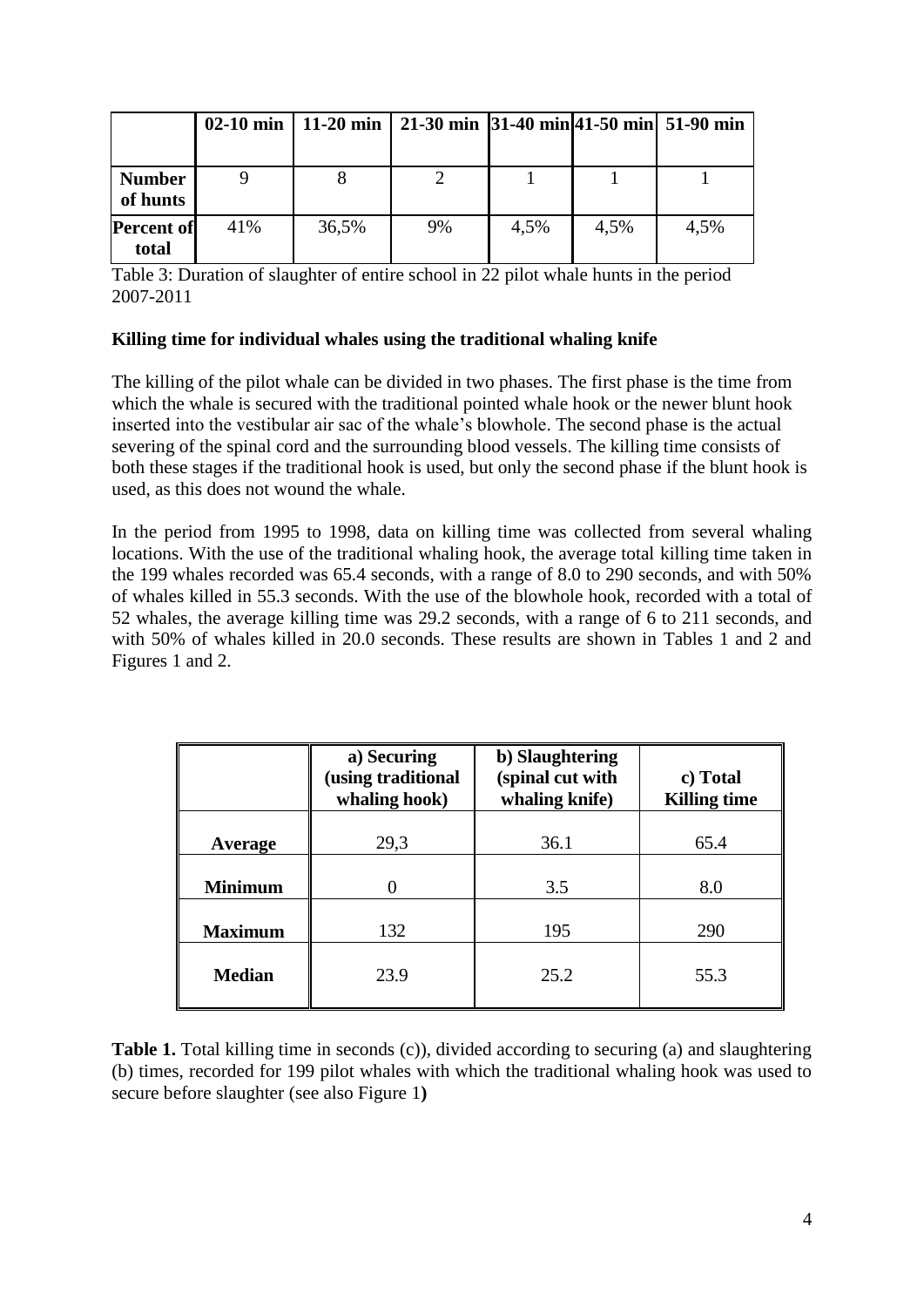|                | a) Securing<br>(using blunt,<br>"blowhole" hook) | b) Slaughtering<br>(spinal cut with<br>whaling knife) | c) Total<br><b>Killing time</b> |
|----------------|--------------------------------------------------|-------------------------------------------------------|---------------------------------|
| Average        | 20.1                                             | 29.2                                                  | 29.2                            |
| <b>Minimum</b> | 3                                                | 6                                                     | 6                               |
| <b>Maximum</b> | 90                                               | 211                                                   | 211                             |
| <b>Median</b>  | 14.7                                             | 20.0                                                  | 20.0                            |

**Table 2.** Total killing time in seconds (b) and (c) recorded for 52 whales with which the blowhole hook was used to secure whales prior to slaughter (a) (see also Figure 2).



**Figure 1.** Killing time in Faroese pilot whale hunts in which the traditional whaling hook was used. Key to symbols:  $O - O$ : The time from which the whale is secured with the whaling hook until the first incision of the whaling knife;  $\Box$  -  $\Box$ : Slaughtering with the knife;  $\Delta - \Delta$ : Total killing time, (cf. Table 1). Vertical axis: % of living whales; Horizontal axis: Seconds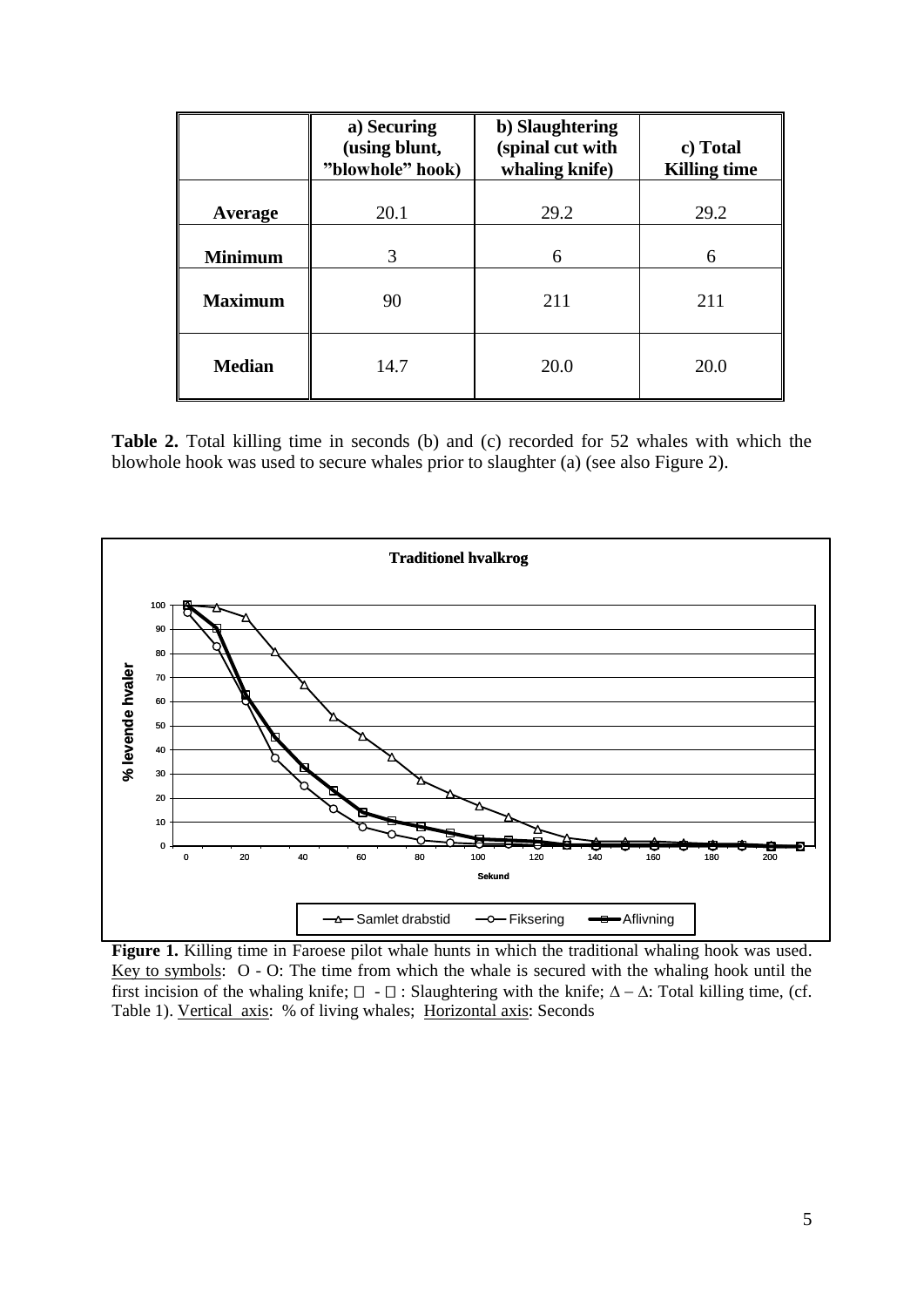

**Figure 2**. Killing time in Faroese pilot whale hunts in which the blowhole hook was used. Key to symbols: O - O: The time from which the whale is first secured with the blowhole hook until the first incision of the whaling knife;  $\Box$  -  $\Box$ : Total killing time (cf. Table 2). <u>Vertical axis</u>: % living whales; Horizontal axis: Seconds

### **Killing time for individual whales using spinal lance**

Trials with new killing equipment for pilot whales have been going on since 1998. A whaler came up with an idea and an invention to improve the killing method and make it quicker and also safer to use for the whalers.

The basic idea is instead of using the traditional whaling knife to severe the spinal cord and the surrounding blood vessels, it would be quicker and safer to use equipment that could obtain the same result with a single thrust. The first version of this tool was shaped like a spear and could be thrust into the spinal canal and the duration of this action is estimated to take 1-2 seconds. This equipment has been adapted into six versions and has ended up becoming a spinal lance with a sliding sheath fixed on its shaft. This equipment has generated widespread interest and support amongst whalers and the intention is to have this new equipment adopted into the whaling regulation. It is expected that this equipment will reduce the actual killing time from an average of 29 -36 seconds to 1-2 seconds.

Monitoring the killing time by means of stop watches has been considered. The killing time for this spinal lance consists of the time from the start of the incision until the spinal cord and the surrounding vessels are cut. The duration of this procedure, estimated to be is too short to allow reliable measurement of the killing time using stop watches.

The final prototype for the spinal lance has been finally accepted and the technical specifications recorded. The intention is that only this prototype shall be allowed in the hunt and that the whaling knife will only be used if special permission is given from the district administrator or whaling foremen in circumstances where the spinal lance cannot be used. It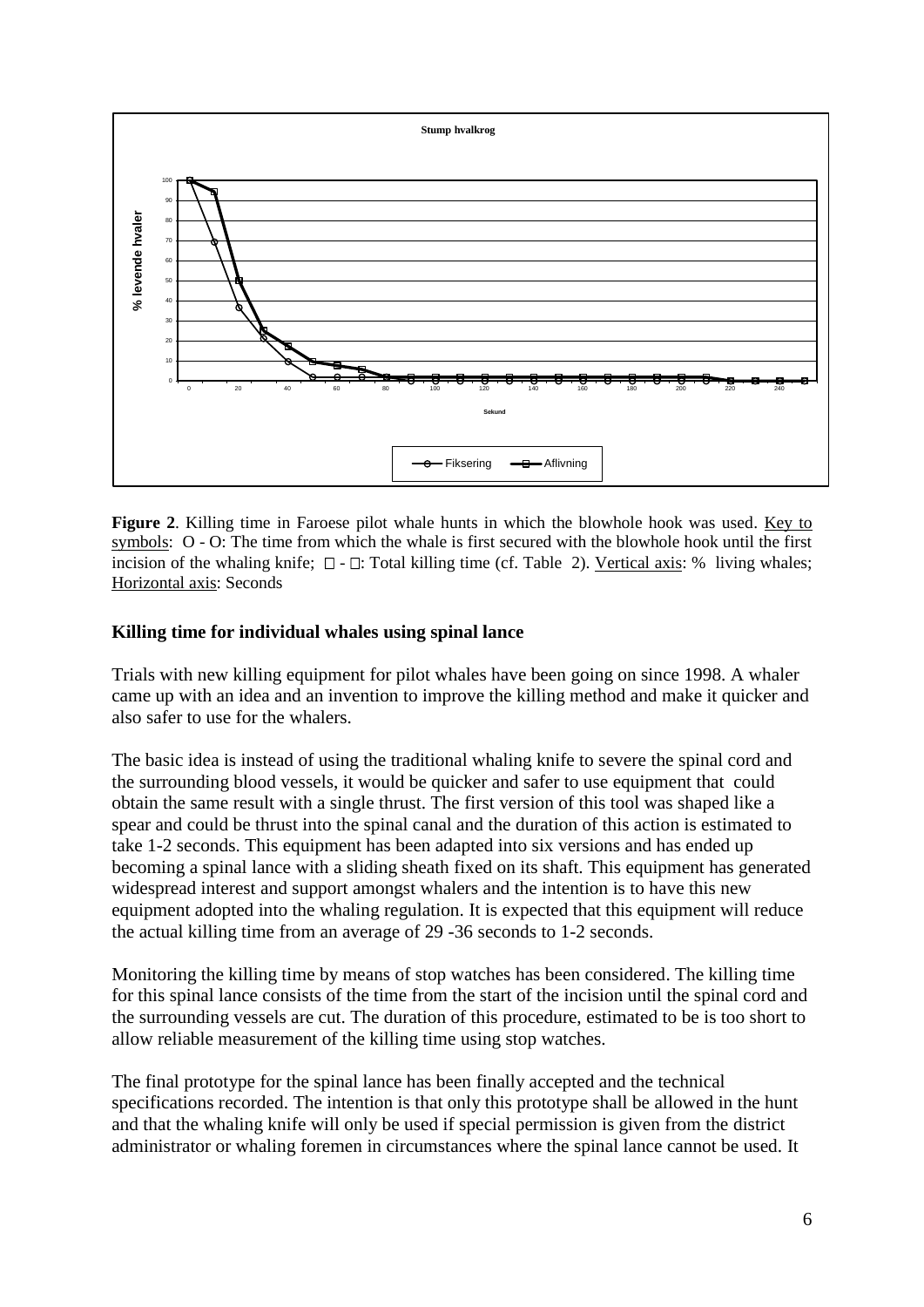is the intention that the spinal lance can only be used by whalers who have received instruction on its use, and have been issued a licence to use it.

### **Struck-and-Lost Factor in the Whale Drive Hunt in the Faroe Islands based on a study June 2005 – September 2006**

It is only during the beaching that pilot whales can be wounded apart from the killing as such. They may hit the bottom and get skin scratches or wounds. If the whales are not all properly beached in the first attempt, some of the whales may swim in between the boats and can be hit by keels and propellers. If these whales are killed there will not be any loss for that reason. If not, they might escape wounded into open water. Sometimes it can be impossible to beach a school or part of a school and some of the whales or all have to be driven out again into open water. In such circumstances, some whales which are let out into the open water might be wounded. There is no information about how often this happens. The study below tries to highlight this problem.

Whales can also be lost after the killing is completed. Dead whales might slide from the beach out into deeper water in the whaling bay, and be swept out by tides. When the killing is over, the visibility in the bay is bad due to the blood in the sea water. It can take hours to wash out again. Because of this it can be very difficult to retrieve whales that have sunk.

After the killing, all the whales are hauled off the beach, attached to participating boats and towed to the nearest suitable harbour to be butchered on the quay, fig. 3. The distance from the whaling bay to the quayside may vary from a few hundred metres up to ten kilometres. During this towing, lines can break and whales can be lost. The same can happen when the whales are hoisted by crane on to the quayside

Dead whales that have sunk and are not retrieved immediately will float to the surface at a later stage and will be spoiled and for that reason are lost.

With respect to struck and lost elements a whale drive hunt can be presented as in the chart below:



Chart 1: Schematic description of struck and lost elements in the drive hunt